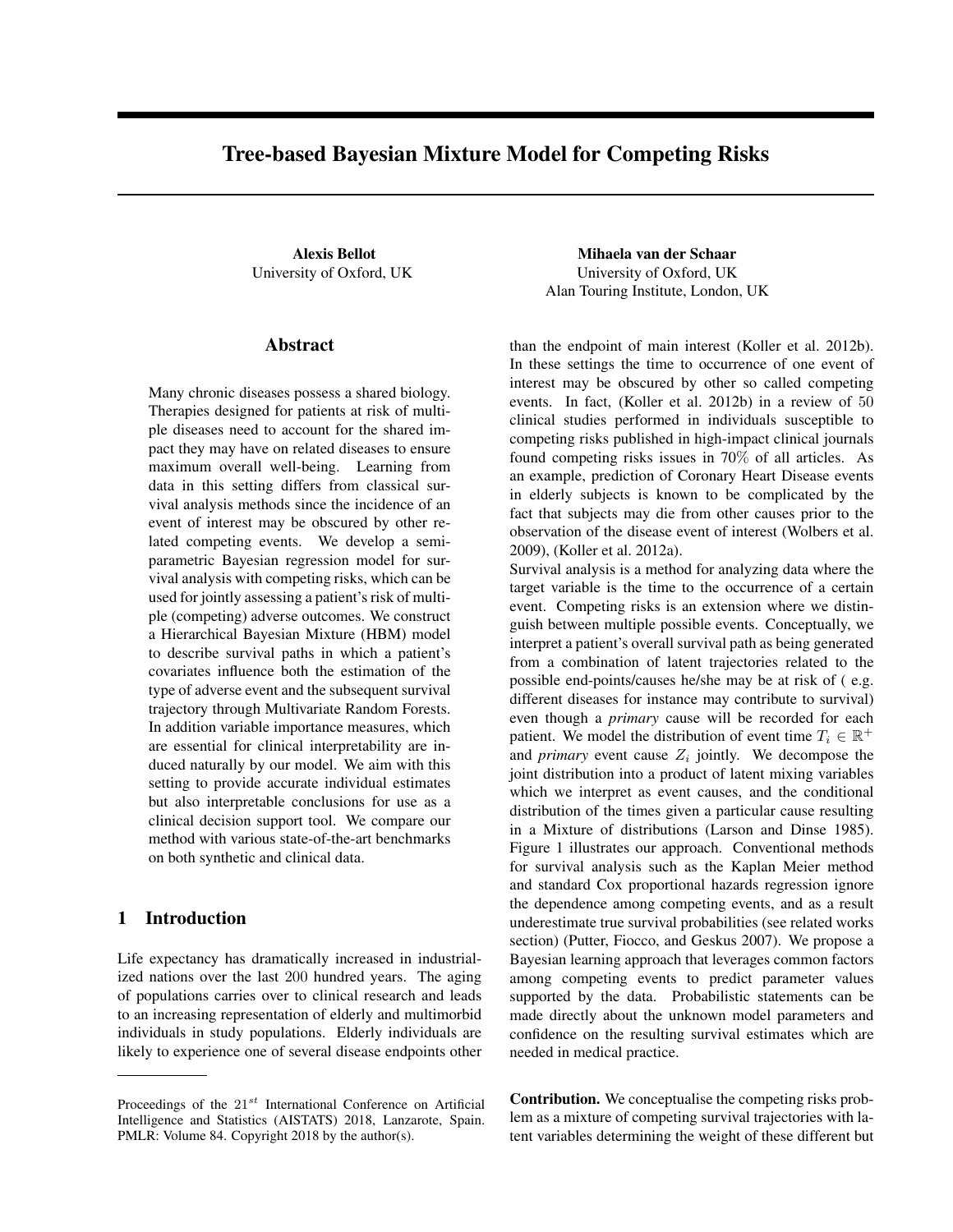

Figure 1: Depiction of the proposed approach. Overall survival function is generated from a weighted average of latent cause-dependent survival functions and probabilities of these trajectories occurring. For example, this would correspond to a patient susceptible to three diseases but with different baseline risks for each of them.

related trajectories. The parameters of the cause-specific distributions and assignment variables are modelled jointly with Multivariate Random Forest (MRF), this allows us to learn a "shared representation" of the patients survival times with respect to multiple related co-morbidities and allow for nonlinear covariate influences. The proposed model is Bayesian: we assign a prior distribution over the space of parameters, and update the posterior distribution given time-to-event data from patients at risk of competing events. This process gives rise to patient-specific survival distribution, from which a patient-specific, causerelated cumulative incidence function can be easily derived. Through the use of latent variables we naturally facilitate the incorporation of domain knowledge such as unobserved dependence hierarchies or expected prevalence of disease into the model, which enables learning clusters and groups from data. In addition, model-free variable selection and importance measures are naturally induced by our model. The hierarchical Bayesian learning framework proposed here, that leverages the interpretability of parametric distributions and predictive ability of non-parametric methods can be accommodated to incorporate other parametric distributions and regression functions to suit various applications, not necessarily in medicine.

# 2 Related Work

It is well understood that conventional survival models are inadequate to discriminate between competing events. Various methods have been developed for the explicit analysis

of competing risk, mainly in the Statistics literature. One of the earliest attempts is due to (Prentice et al. 1978), in which they implemented standard survival models like Cox regression (Cox 1972) on a cause-specific hazard. However, covariates influence survival independently of other causes, thus not accounting for the shared structure competing events exhibit. (Fine and Gray 1999) introduced a joint regression approach focusing on the sub-distribution hazard. Their approach offers a direct interpretation in terms of survival probabilities for a particular failure type, as opposed to the cause-specific hazard model. Other assumptions such as proportional hazards and linear predictors may limit their inference in heterogeneous cohorts from modern studies even though particularly in medical application their accessible interpretation has made both of the above widely popular.

A different modelling approach was proposed by (Larson and Dinse 1985) in which competing risks are modelled as a mixture of distributions with hidden type of event assignment variables. We view our model as a Bayesian generalization of this mixture, where we use a non-linear regression function and more general event distributions.

Recently a growing interest in studying survival and competing risks is palpable also in the machine learning community. For example, Survival Random Forests (Ishwaran et al. 2008) have been adapted and applied directly to the competing risks problem in (Ishwaran et al. 2014). What differs here are the splitting rules used to grow the tree and the estimated values calculated within the terminal nodes, both based on event-specific measures. This approach – solely data-driven – gives great flexibility but often at the expense of interpretability: clinicians are unable to explain model predictions which has limited practical medical use (Lipton 2017). Many other methods have been developed for survival analysis such as deep exponential families (Ranganath et al. 2016), semi-parametric Bayesian models based on Gaussian processes (Fernández, Rivera, and Teh 2016) and deep survival neural networks (Katzman et al. 2016) but these are not directly applicable to the competing risks problem.

# 3 Hierarchical Bayesian Mixture

#### 3.1 Problem Setup

In numerous medical settings we deal with a heterogeneous set of patients at risk of experiencing multiple mutually exclusive events. Each subject (patient)  $i$  is characterized by a d-dimensional vector of covariates  $X_i \in \mathcal{X}$  (with realization  $x_i$ ), an outcome variable  $T_i \in \mathbb{R}^+$ , the time until one of the competing events occurs, which is drawn from a distribution  $T_i \sim \mathbb{P}(.|X_i)$  and a categorical variable  $Z_i \in \{\emptyset, 1, ..., K\}$  (with realization  $z_i$ ) which indicates the type of event observed. We write  $z_i = \emptyset$  for a right censored observation (i.e. a patient whose follow-up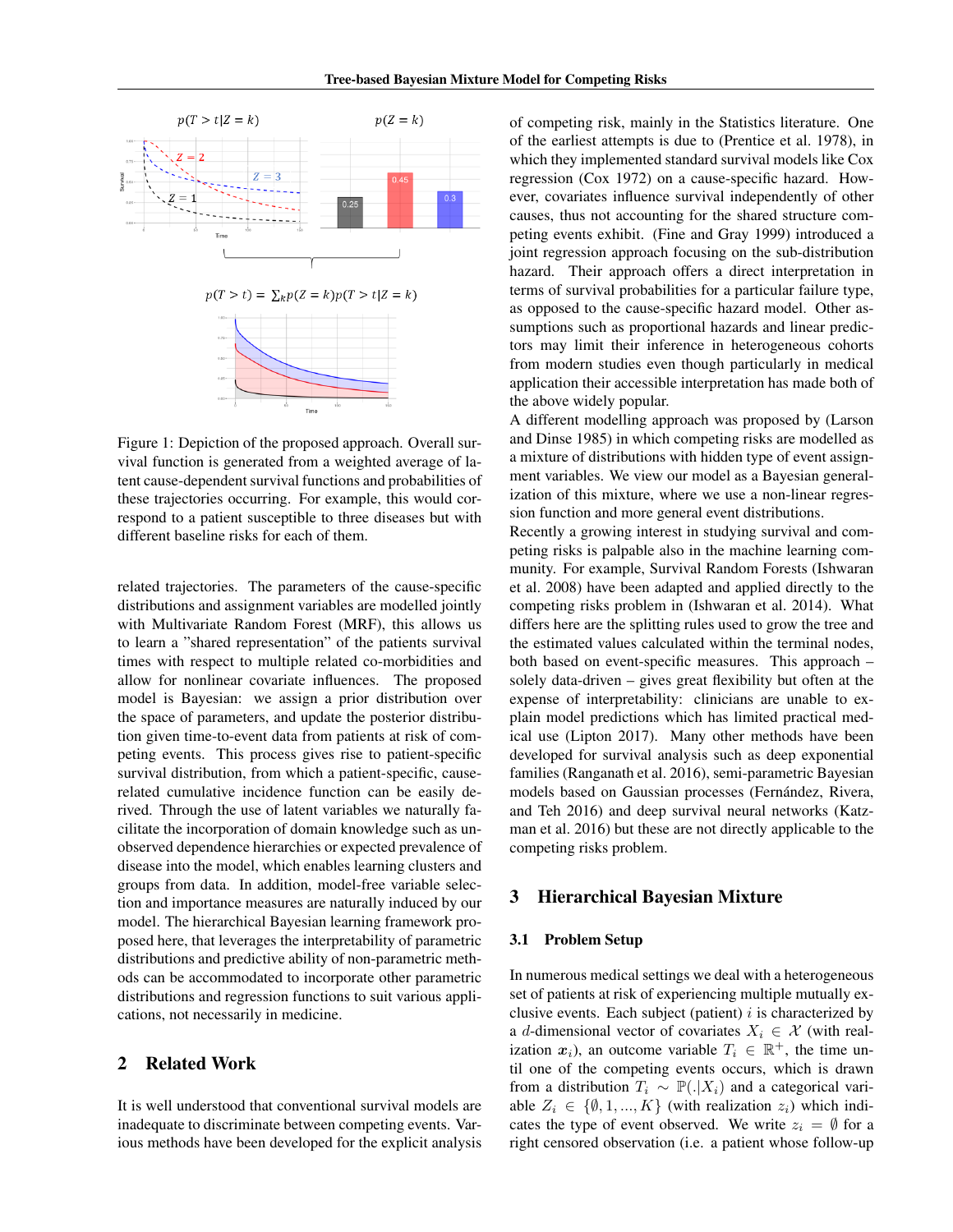has been interrupted) and  $z_i = 1...K$  denotes one of K competing events. Figure 2 illustrates a typical competing risks scenario. As mentioned we construct a shared repre-



Figure 2: Illustration of survival data under competing risks.

sentation by interpreting survival as an ensemble of latent cause-specific survival paths. Thus, all estimated causespecific survival paths potentially influence the final outcome. (Note that this interpretation differs substantially from recent machine learning methods which consider the event time to be the *minimum* of a set of cause-specific survival times and learn a shared representation through censored observations, e.g. see (Alaa and van der Schaar 2017; Lee et al. 2018)).

Similar to conventional survival analysis, two identifiable quantities are of interest under competing risks: the causespecific hazard function and the cumulative incidence function. Our goal is to estimate from an observational data set  $D$  that comprises n independent samples of the random tuple  $\{X_i, Z_i, T_i\}$  the cumulative incidence function (CIF),

$$
F(t, k | X_i) = \mathbb{P}(T_i < t, Z_i = k | X_i)
$$

i.e. the probability of experiencing event  $k$  before time  $t$ . The overall distribution function is the sum of CIFs,

$$
F(t|X_i) = \sum_k \mathbb{P}(T_i < t, Z_i = k|X_i)
$$

The cause-specific hazard function,

$$
\lambda(t, k | X_i) = \lim_{dt \to 0} \mathbb{P}(t \le T_i \le t + dt, Z_i = k | (1)
$$

$$
T_i \ge t, X_i)/dt
$$

represents the instantaneous risk of experiencing an endpoint related to cause  $k$  and indicates the rate at which mortality with respect to that cause progresses with time. A similar expression can be derived for the overall hazard.

### 3.2 Model

The conceptual structure is that of a generative probabilistic mixture model constructed in a hierarchical fashion. We compute patient-specific survival estimates by modelling the survival time  $T_i$  directly as a function of the patients covariates through a generative probabilistic mixture model. We decompose the joint distribution  $(T_i, Z_i)$  as  $\mathbb{P}(T_i, Z_i) = \mathbb{P}(T_i | Z_i) \mathbb{P}(Z_i)$  and write,

$$
T_i|Z_i = k \sim \mathcal{GG}(\beta_{ik}, \sigma_i, \lambda_i)
$$
 (2)

$$
Z_i \sim Cat(\pi_{i1}, ..., \pi_{iK})
$$
 (3)

The time until an end-point related to cause  $k, T_i | Z_i = k$ ,  $i = 1...n$  is assumed to be generated from a Generalized Gamma distribution  $(\mathcal{G}\mathcal{G})$  (Cox et al. 2007). The motivation is that it contains as special cases most of the familiar distributions used in survival settings such as the Weibull  $(\lambda = 1)$ , Gamma  $(\sigma = \lambda)$  and Log-Normal  $(\lambda = 0)$  distributions but also its parameters relate to meaningful medical quantities such as the hazard shape (which is unavailable in nonparametric models). Formally, a random variable  $T \in \mathbb{R}^+$  is  $\mathcal{GG}(\beta, \sigma, \lambda)$  distributed if its probability density function, for  $t > 0$  is of the following form:

$$
f(t) = \frac{|\lambda|(\lambda^{-2})^{\lambda^{-2}}}{\sigma t \Gamma(\lambda^{-2})} (e^{-\beta} t)^{1/\sigma \lambda} \exp\{-\lambda^{-2} (e^{-\beta} t)^{\lambda/\sigma}\}
$$

where  $\Gamma(x)$  denotes the gamma function. The parameters  $(\beta, \sigma, \lambda) \in \mathbb{R} \times \mathbb{R}^+ \times \mathbb{R}$  model the location, scale and shape of the distribution respectively.  $\beta$  acts multiplicatively on time only, thus for fixed parameters  $(\sigma, \lambda)$ ,  $\beta$  governs the median survival time, i.e.  $\beta = \log(median) + c(\sigma, \lambda)$ , (c a function independent of  $\beta$ ). This makes parameter  $\beta$  a natural candidate to express the influence of covariates.



Figure 3: Graphical model induced by the HBM model. Observable variables are in double-circled nodes.

For patients in a competing risk setting we assume survival time to be generated from a Bayesian mixture of  $\mathcal{G}\mathcal{G}$  distributions. The density  $d$  of patient  $i$  is thus defined as:

$$
d(t; \boldsymbol{x}_i) := \sum_{k=1}^K \pi_{ik} f(t; \beta_{ik}, \sigma_k, \lambda_k), \qquad t > 0 \qquad (4)
$$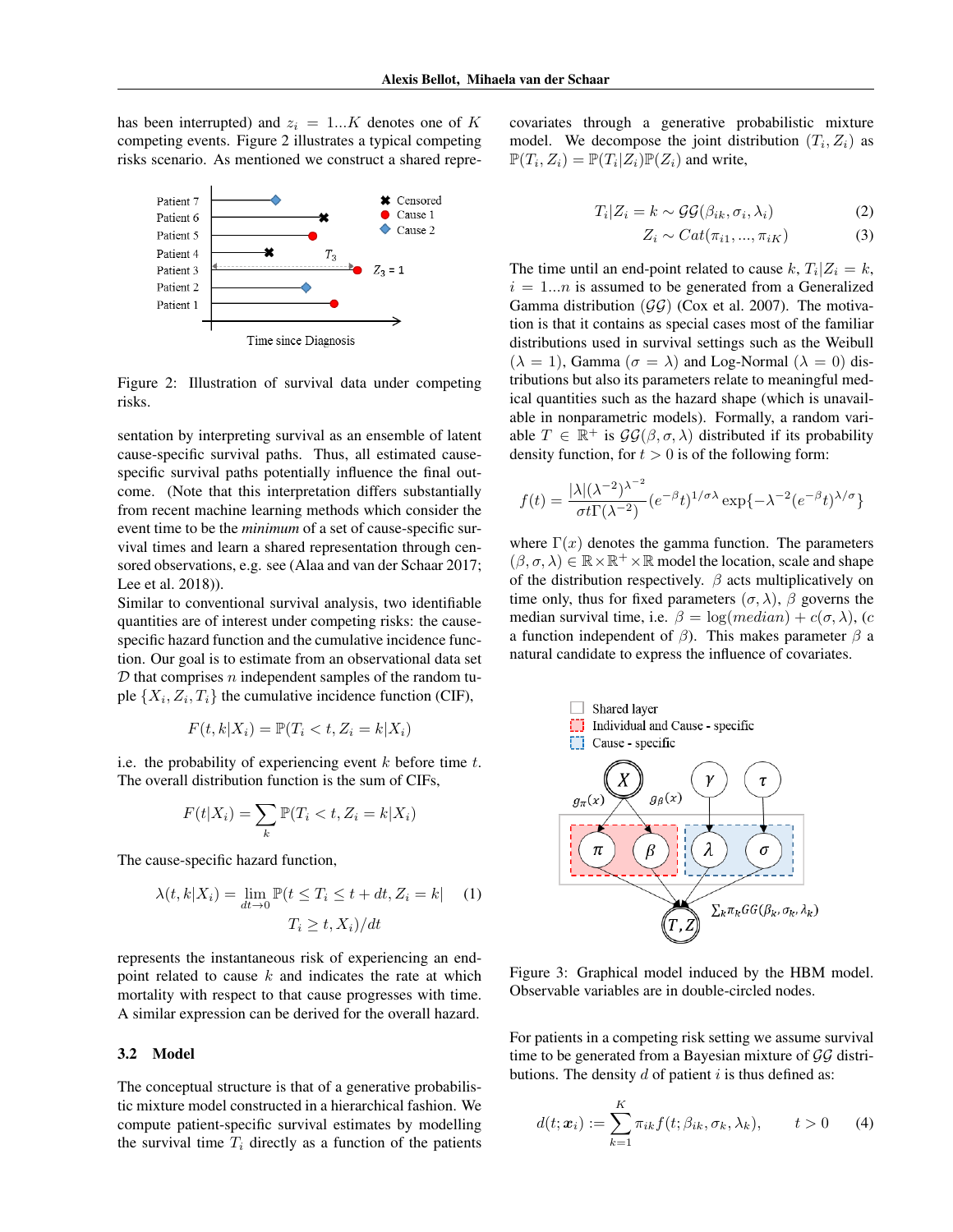Prior distributions on all latent parameters are introduced to exploit the hierarchical process from which the observed data is assumed to be generated. The graphical model in Figure 3 illustrates this hierarchical structure. Motivated by ensemble methods we leverage the relationship between the functional terms, each optimizing a specific aspect of the survival distribution. For instance, the distributional shape is cause-specific while the median survival and baseline risk for a disease are unique to each individual.

Mixture Regression model. The latent variables enable a shared representation to explicitly model the influence of competing events. It consists of the variables  $\beta_i$  =  $(\beta_{i1}, ..., \beta_{iK})$  and  $\pi_i = (\pi_{i1}, ..., \pi_{iK})$  which propagate the influence of covariates through a multivariate regression model. In particular  $T_i$ ,  $Z_i \perp X_i | \beta_i$ ,  $\pi_i$ . Let  $g_\beta$ ,  $g_\pi$ :  $\mathbb{R}^d \to \mathbb{R}^K$  be multivariate regression functions, we write generally,

$$
\beta_i | x_i \sim g_\beta(x_i) + \epsilon_{\beta,i}, \quad \epsilon_{\beta,i} \sim \mathcal{N}(0, \alpha_\beta^2) \tag{5}
$$

$$
\pi_i | x_i \sim l(g_\pi(x_i) + \epsilon_{\pi,i}), \quad \epsilon_{\pi,i} \sim \mathcal{N}(0, \alpha_\pi^2) \quad (6)
$$

where  $l(x)_i = x_i / \sum_i x_i, x_i > 0, \forall i$  and  $(\alpha_\beta^2, \alpha_\pi^2)$  are fixed hyper-parameters. To accommodate for the wide variability in individual features and their impact on observed survival dynamics, we model  $q$  with a Multivariate Random Forest. Multivariate random trees and forests (Segal 1992; Segal and Xiao 2011) are extensions to the regression tree framework described in (Breiman 2001). Following (Segal and Xiao 2011), the empirical covariance matrix is used as part of a node impurity measure based on the mean squared error to determine homogeneous children nodes. The prediction for each leaf of a constituent regression tree is the vector of mean values for covariates reaching that leaf.

Our approach departs from other tree-based methods because we adopt a Bayesian setting. We repeatedly sample tree structures to approximate the posterior distribution. We interpret this process as exploring different multioutput tree configurations supported by the data, described probabilistically in terms of a posterior distribution. The use of Multivariate Random Forest allows us to *jointly* represent complex interactions with covariates without the need to assume a predefined non-linear transformation on the covariate space as it is the case in standard linear regression. Tree based methods are appealing in medical contexts since they have the advantage of providing prognosis based on multiple features without prior selection and are robust (not affected by monotonic transformations such as scaling or shifting of the data) to measurement errors and outliers often present in medical data. We note however that other regression function choices can be easily incorporated.

Heterogeneous cohorts at different levels of risk to various death causes might behave very differently within a population. The hazard shape of each cause-specific survival distribution in particular may exhibit different forms. For instance, cancer patients undergoing chemotherapy may see higher risk of death in the short term in contrast with the longer term than patients with higher cardiovascular disease risk. Methodologies not accounting for this heterogeneity –which although may work well on average– will likely provide inaccurate estimates for large parts of the population ("one size does not fit all"). To deal with this heterogeneity, we allow for different behaviours to be learned effectively from data without prior specifications by using the rich distributional family  $\mathcal{G}\mathcal{G}$  (Cox et al. 2007). Let  $C_j$ ,  $j = 1, ..., K$  denote the index set of patients experiencing event cause  $j$ . We model,

$$
\sigma_i \sim \sum_{j=1}^K \mathbf{1}\{i \in \mathcal{C}_j\} \tau_j, \quad \tau_j \sim \mathcal{G}(\eta_0, \eta_1) \tag{7}
$$

$$
\lambda_i \sim \sum_{j=1}^K \mathbf{1}\{i \in \mathcal{C}_j\} \gamma_j, \quad \gamma_j \sim \mathcal{N}(\gamma_0, \gamma_1) \tag{8}
$$

G denotes the Gamma distribution and  $(\eta_0, \eta_1, \gamma_0, \gamma_1)$  are fixed hyper-parameters. Prior distributions will be set in practice with previous domain knowledge, if available, to encourage a known survival behaviour. For a domain agnostic approach we propose choosing prior distributions by sampling to be weakly informative about the survival shapes, that is prior samples generate plausible and general survival curves not restricting posterior inference.

#### 3.3 Learning and Inference

In the Bayesian paradigm learning parameter values and predicting hidden variables  $\theta = (\beta, \sigma, \lambda, \pi)$  rests on computing the posterior distribution given the data and model, which provides uncertainty estimates and parameter values minimizing a variety of Bayesian loss functions. The posterior is given by Bayes formula,

$$
p(\boldsymbol{\theta}|\mathcal{D}) \propto p(\mathcal{D}|\boldsymbol{\theta})p(\boldsymbol{\theta})
$$

and thus under the assumption that model parameters are related by the dependency structure in Figure 3 the joint posterior is given by,

$$
p(\boldsymbol{\beta}, \boldsymbol{\sigma}, \boldsymbol{\lambda}, \boldsymbol{\pi} | \mathcal{D}) \propto p(\mathcal{D} | \boldsymbol{\beta}, \boldsymbol{\sigma}, \boldsymbol{\lambda}, \boldsymbol{\pi}) \times \prod_{i} p(\boldsymbol{\beta}_{i}) p(\boldsymbol{\pi}_{i}) p(\sigma_{i}) p(\lambda_{i}) \qquad (9)
$$

Let  $f_k(t_i; \theta_i)$  denote the *pdf* of the random variable  $T_i | Z_i = k$  and  $\mathbb{P}(Z_i = k) = \pi_{ik}$ . The contribution to the likelihood of an individual with end-point  $t_i$  of cause  $k$ is  $\pi_{ik} f_k(t_i; \theta)$  while a censored observation j contributes  $S(t_i; \theta) = 1 - F(t_i; \theta)$ . The likelihood of the observed data is given by,

$$
p(\mathcal{D}|\boldsymbol{\theta}) = \prod_{i} \sum_{k} \left(\pi_{ik} f_k(t_i; \boldsymbol{\theta})\right)^{1\{z_i = k\}} S(t_i; \boldsymbol{\theta})^{1\{z_i = 0\}}
$$
\n(10)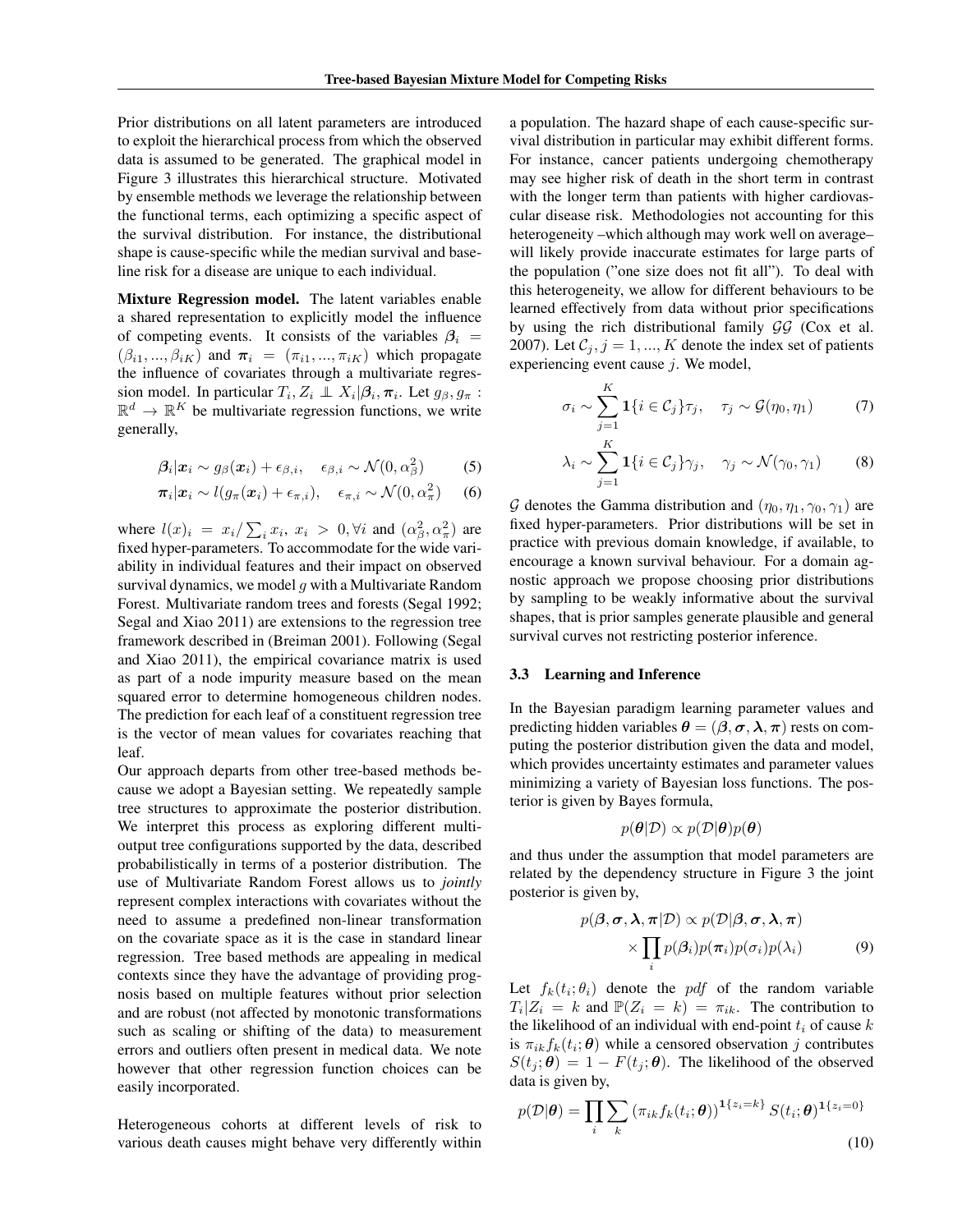The expressions involved make direct posterior inference intractable. To approximate the posterior we rely on sampling from a Markov Chain with target distribution the posterior in (9) using an adaptive Metropolis within Gibbs Markov Chain Monte Carlo (MCMC) scheme (Hastings 1970). We update the distributional parameters and latent variables by cycling through the parameter space updating each component sequentially. In each iteration the prior means of the latent variables  $\beta$  and  $\pi$  are updated with the multi-output tree structure (each sequence  $\beta$  and  $\pi$  jointly) that inform the prior likelihood of these parameters, thus through these latent variables a patient's covariates indirectly influences posterior parameter estimates. Next we update the distributional parameters  $(\beta, \pi, \sigma, \lambda)$ by cycling through the parameter space sequentially with a metropolis step (tractable since the likelihood and priors are fully specified). The proposal distribution for sampling new states in the markov chain is taken to be a gaussian distribution with an adaptive step size (its variance) updated every 50 iterations to ensure an acceptance rate of around 40%. Algorithm 1 details the complete procedure.

#### 3.4 Posterior Variable Importance Learning

We interpret variable importance as a stochastic quantity related the latent variables  $\beta$  and  $\pi$ . In the context of competing risks, within our learning algorithm we are able to differentiate between the variables that are influential in determining the absolute risk of a specific end-point e.g. probability of death due to CVD as opposed to Cancer, and the influential variables that determine the latent survival trajectory for a specific cause through  $q_\beta$  and  $q_\pi$ . For this, we leverage the model-free variable importance summaries provided by tree-based algorithms introduced in (Ishwaran and others 2007). They proposed a permutation-based approach, as the difference between normalized prediction error (mean squared error) when the variable of interest is randomly permuted versus the normalized prediction error otherwise. Let  $e_{j,\beta}^*$  and  $e_{j,\pi}^*$  denote the mean squared error of models  $\hat{g}_{\beta}$  and  $\hat{g}_{\beta}$  over the training data with variable j randomly shuffled. Then define the importance of variable  $j, v_j$ , as,

$$
v_{k,j} := |e_k - e_{j,k}^*|, \quad k = \beta, \pi \tag{11}
$$

where  $e_k, k = \beta, \pi$  denotes the mean squared error without shuffling. The intuition is that variables that significantly alter individual predictions will have been used as splitting rules in many tree configurations suggesting high predictive power relative to other variables. Our model induces a Bayesian, probabilistic variable importance distribution explored by the MCMC sampler, each iteration leading to a different tree configuration and thus associations and variable importance summaries. The variable configurations that are strongly supported by the data may appear in most of the MCMC samples, while others with less evidence may appear less often. This approach accounts for the uncertainty in the data and gives a measure of variable importance for each one of the event causes considered and also differentiates the variables that influence the mixing components versus the mixing distributions that form the mixture model. This process gives rise to a distribution of variable importance for each covariate from which we can compute the probability of *no* effect (0 error or less) which in turn relates to the probability of a false positive if the variable being considered were called a discovery or significant. Thus, we can interpret this value as a Bayesian q-value, as in (Storey and others 2003). We could then proceed by controlling for a desired global false discovery rate (FDR) bound and determine the significance threshold controlling for the expected global Bayesian FDR as discussed in Section 4 of (Morris et al. 2008).

## Algorithm 1: HBM Learning

**Input:** Dataset  $D$ , number of iterations  $T$ . Set prior distributions for  $\theta = (\beta, \sigma, \lambda, \pi);$ Initialize  $\theta^{(0)} = (\beta^{(0)}, \sigma^{(0)}, \lambda^{(0)}, \pi^{(0)})$ ; for *t from 1 to T* do

- Learn  $g_{\pi}^{(t-1)} : \mathcal{X} \to \pi^{(t-1)}$  and  $g_{\beta}^{(t-1)}$  $\begin{aligned} \beta^{(t-1)}:\mathcal{X} &\rightarrow \boldsymbol{\beta}^{(t-1)}; \end{aligned}$
- Compute variable importance  $v_{\beta}^{(t)}$  $\beta^{(t)} := (v_{\beta,j})_j$  and  $\bm{v}_{\pi}^{(t)}:=(v_{\pi,j})_j$  with (11);
- Update prior means  $\mathbb{E}(\pi^{(t)}) := g_{\pi}^{(t-1)}(X)$  and  $\mathbb{E}\left(\boldsymbol{\beta}^{(t)}\right):=g_{\beta}^{(t-1)}$  $\stackrel{(t-1)}{\beta} (X)$  ;
- for *i from 1 to N* do  $\beta_i^{(t)} \leftarrow$  sample from Markov chain with target  $p(\bm{\beta}_i|\bm{\beta}_{-\bm{i}}^{(t-1)})$  $\boldsymbol{\sigma}^{(t-1)}, \boldsymbol{\sigma}^{(t-1)}, \boldsymbol{\lambda}^{(t-1)}, \boldsymbol{\pi}^{(t-1)}, \mathcal{D});$

end

• for *i from 1 to N* do  $\boldsymbol{\pi}_i^{(t)} \leftarrow$  sample from Markov chain with target  $p(\bm{\pi}_i | \bm{\pi}_{-\bm{i}}^{(t-1)})$  $\mathbf{C}^{(t-1)}_i, \boldsymbol{\sigma}^{(t-1)}, \boldsymbol{\lambda}^{(t-1)}, \boldsymbol{\beta}^{(t)}, \mathcal{D});$ 

end

- $\sigma^{(t)} \leftarrow$  sample from Markov chain with target  $p(\boldsymbol{\sigma} | \boldsymbol{\beta}^{(t)}, \boldsymbol{\sigma}^{(t-1)}, \boldsymbol{\lambda}^{(t-1)}, \boldsymbol{\pi}^{(t)}, \mathcal{D});$
- $\lambda^{(t)} \leftarrow$  sample from Markov chain with target  $p(\boldsymbol\lambda|\boldsymbol{\beta}^{(t)},\boldsymbol{\sigma}^{(t)},\boldsymbol\lambda^{(t-1)},\boldsymbol{\pi}^{(t)},\mathcal{D});$

end

**Output:** Approximate samples  $(\boldsymbol{\theta}^{(t)})_{t=1}^T$  from  $p(\boldsymbol{\theta}|\mathcal{D})$ and Variable Importance samples  $(v^{(t)})_{t=1}^T$ 

Given the elaborate nature of medical survival dynamics, it is of clinical interest to explore the interactions and effects of covariates on survival. This method discovers influential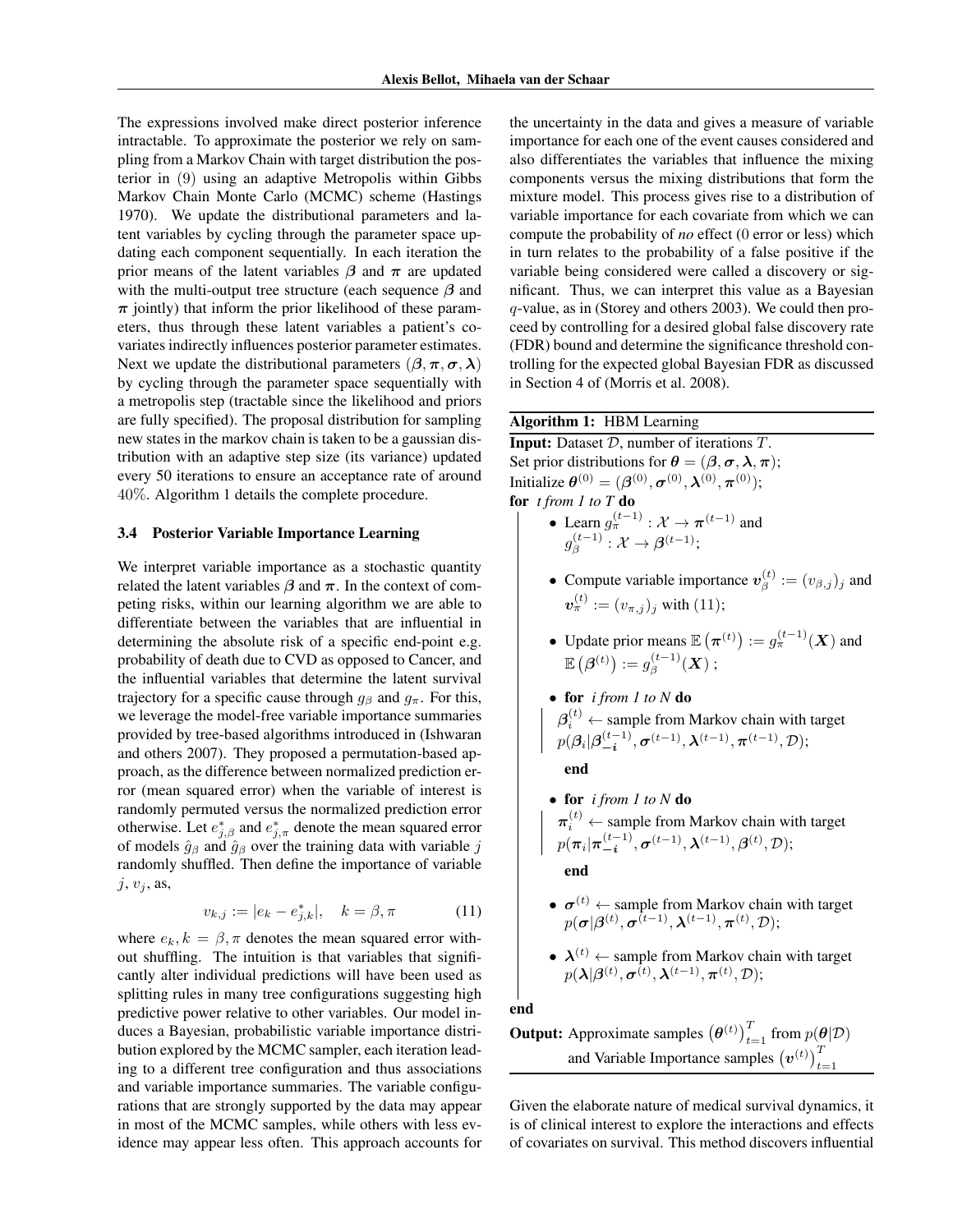variables, quantifies the uncertainty around its estimates via credible intervals and controls for false discovery rates.

# 4 Experiments

The purpose of the model is to provide accurate individualized predictions but also provide a description of survival dynamics. We validate our model by conducting a set of experiments on synthetic and observational data.

#### 4.1 Performance Assessment

Due to the presence of censoring and competing risks in survival data, traditional performance metrics need to be accommodated to account for this partial information. In this paper we adopt a common approach used in the literature: the cause-specific concordance index (C-index). Formally, we define the (time-dependent) concordance index (C-index) for a cause k as follows (Wolbers et al. 2014):

$$
C_k(t) := \mathbb{P}(\hat{F}_k(t; X_i) > \hat{F}_k(t; X_j) | \{z_i = k\} \land \{T_i \le t\} \land \{T_i < T_j \lor \delta_j \ne k\}) \tag{12}
$$

where  $F_k(t; X_i) := \mathbb{P}(T_i < t | Z_i = k, X_i)$  is the causespecific *cdf*. The time-dependent *C*-index as defined above corresponds to the probability that predicted cause-specific survival probabilities are ranked in *accordance* to the actual observed survival times given the occurrence of an event and corresponding cause. The C-index thus serves as a measure of the discriminative power for a cause of interest of a model. The measure is bound on the interval [0.5, 1] in which random guessing corresponds to a C-index of 0.5 and perfect prediction to a C-index of 1. In all experiments the C-index is adjusted for censoring using inverse probability of censoring weights and approximated with the implementations in the  $R$  package pec.

Benchmarks. We compare our model with three baseline algorithms specifically modelling survival data under competing risks. We consider first the Cox proportional hazards model (CPH) (Cox 1972) studied in (Austin, Lee, and Fine 2016) by modelling directly the cause-specific hazard function shown in equation (1). As a second baseline the Fine-Gray proportional subdistribution hazards model (FG) which also imposes proportional hazards was introduced in (Fine and Gray 1999) but differs from CPH by modelling the sub-distribution hazard and thus enables a direct interpretation in terms of cause-specific survival probabilities, unavailable in CPH. These two baselines encode a linear effects of covariates on survival. As a nonparametric alternative we consider Competing Risks Random Forests (CRF) introduced in (Ishwaran et al. 2014), which mimic the construction of Random Forests adapting its splitting rules and leaf node predictions to cause-specific survival outcomes. Both CPH and FG do not require hyperparameter tuning and are implemented

off the shelf with the  $R$  package riskRegression. For CRF, we followed the recommended hyper-parameter settings in (Ishwaran et al. 2014), the forest was grown with 1000 trees using a modified weighted log-rank splitting rule modelled after Grays test and minimum terminal node size was set to 6.

### 4.2 Synthetic data

We demonstrate the ability of our model to cope with heterogeneous populations by evaluating our model on a synthetic model with different cause-dependent interactions between survival times and covariates. We consider two scenarios with two competing events –  $Z_i \in \{\emptyset, 1, 2\}.$ 

| Scenario 1                                                                                                                                              |  |  |  |
|---------------------------------------------------------------------------------------------------------------------------------------------------------|--|--|--|
| $X_i \sim \mathcal{U}(-2, 2)$                                                                                                                           |  |  |  |
| $T_i^1 \sim X_i^3 + \mathcal{N}(15,1)$                                                                                                                  |  |  |  |
| $T_i^2 \sim 5X_i^2 + \mathcal{N}(5,1)$                                                                                                                  |  |  |  |
| $T_i := \begin{cases} T_i^1, \text{ w. prob. } 0.8 \cdot I + 0.2 \cdot (1 - I) \\ T_i^2, \text{ w. prob. } 0.2 \cdot I + 0.8 \cdot (1 - I) \end{cases}$ |  |  |  |
|                                                                                                                                                         |  |  |  |

| <b>Scenario 2</b>                                                                                                                             |  |  |  |
|-----------------------------------------------------------------------------------------------------------------------------------------------|--|--|--|
| $\mathbf{X}_i \sim \mathcal{U}(0,1)$                                                                                                          |  |  |  |
| $T_i^1 \sim log\mathcal{N}\left(4 + \cosh(\gamma_1^T \mathbf{X}_i), 2\right)$                                                                 |  |  |  |
| $T_i^2 \sim \mathcal{W}(1/2, 4 + \gamma_2^T \mathbf{X}_i)$                                                                                    |  |  |  |
| $T_i := \begin{cases} T_i^1, \text{ w. prob. } \Phi(\gamma_3^T\bm{X}_i) \\ T_i^2, \text{ w. prob. } 1 - \Phi(\gamma_3^T\bm{X}_i) \end{cases}$ |  |  |  |
|                                                                                                                                               |  |  |  |

Where  $I := \mathbf{1}{X_i \in (-1,1)}$  and **1** is the indicator function. We assume two very different scenarios to illustrate our model. Scenario 1 posits quadratic and cubic covariate effects on survival for the two causes drawn from a normal distribution which a priori is unfavourable to our model which has an asymmetric form. We draw a dataset with 500 observations from this scenario. The experiment is designed to favour cause 1 events for generated event times with covariate values in the interval  $(-1, 1)$  and favour cause 2 otherwise. These are shown as red and blue dots respectively on Figure 4, the solid lines are the median cause-specific survival time estimated by our model and the shaded areas are 95% credible intervals. Overall the median estimates of cause-specific survival capture the non-linear relationships for the two causes but accuracy is impacted by the large imbalance of events in the covariate distribution which results in wider credible intervals. In these cases we believe that HBM learns from the inbuilt shared representation to provide more conservative estimates closer to observations from other causes, as appears to be the case in the lower spectrum of X.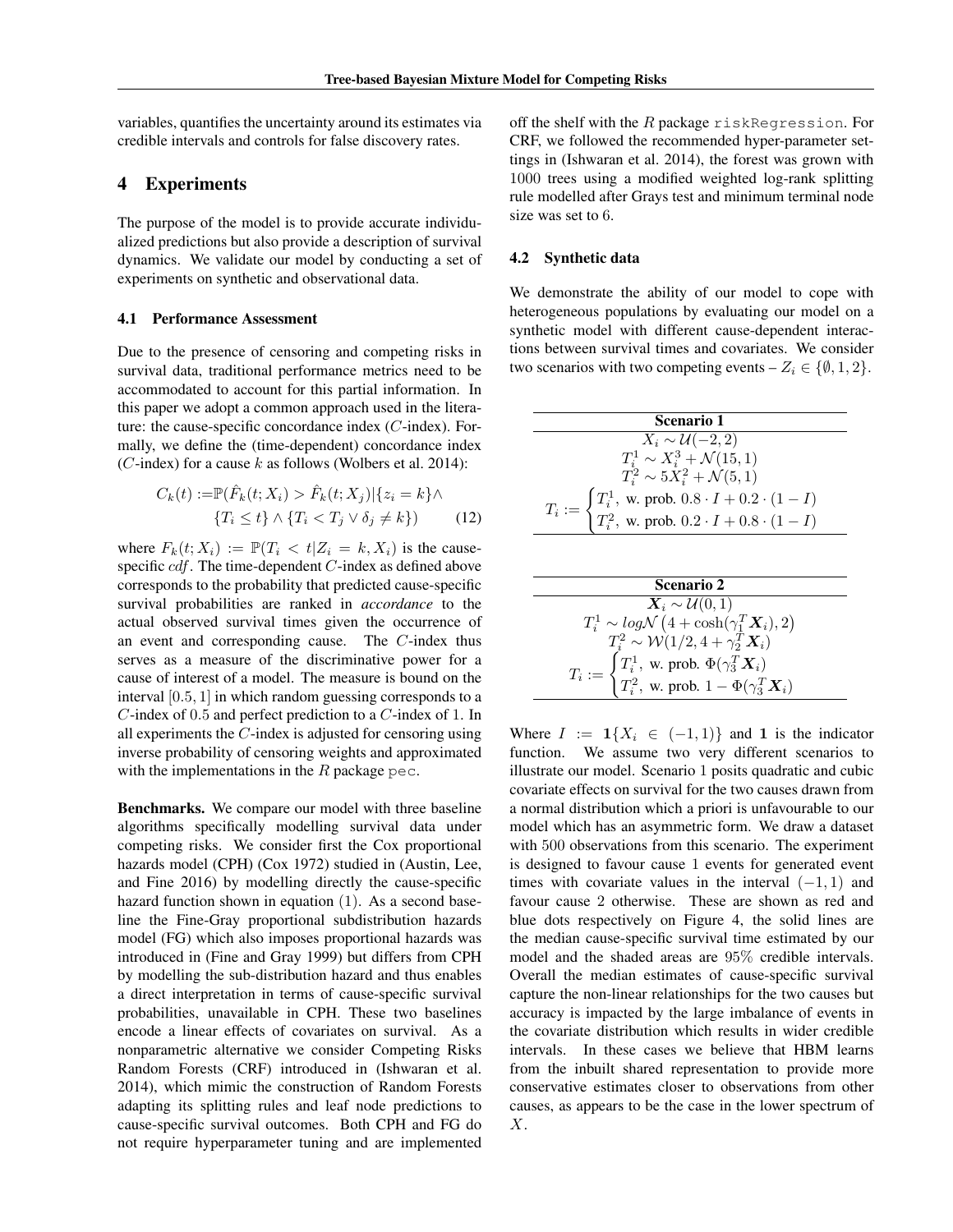

Figure 4: Generated survival times (dots) and estimated median survival times (curves) plotted against the covariate X. Blue and red colored objects correspond to observations from cause 1 and 2 respectively. Shaded areas are 95% credible intervals.

Scenario 2 simulates a more realistic heterogeneous patient population in which an end-point due to cause 1 is drawn from a log-normal distribution and an end-point due to cause 2 from a Weibull distribution (two common survival distributions). The parameters  $\gamma_1$ ,  $\gamma_2$  and  $\gamma_3$  are 4 dimensional vectors we fix to generate reasonable event times. We draw 10 data sets  $D$  of 500 instances from scenario 2 setting aside 250 of each of them for testing, reported performance estimates are averaged over all data sets. We induce censoring by randomly selecting 20% of observed events, and for each of those set  $C_i \leftarrow \mathcal{U}(0, T_i)$ , their censoring time. As we can see in Table 1 HBM outperforms all other algorithms. This is because scenario 2 displays a highly nonlinear relationships between covariates and survival times, and in addition, it assumes different forms for the cause-specific distributions of the survival times, all of which are features that can be captured well by HBM but not by the other benchmarks.

| Algorithms | $C_1$            | Uэ               |
|------------|------------------|------------------|
| <b>CPH</b> | $0.575 \pm 0.01$ | $0.573 \pm 0.01$ |
| FG         | $0.564 \pm 0.01$ | $0.581 \pm 0.01$ |
| <b>CRF</b> | $0.580 \pm 0.01$ | $0.593 \pm 0.01$ |
| <b>HRM</b> | $0.637 \pm 0.01$ | $0.666 \pm 0.01$ |

Table 1: Cause-specific C−index at the last observed time on the testing set of Scenario 2. Uncertainty bands are standard deviations.

## 4.3 SEER data

Cardiovascular disease (CVD) and breast cancer are the largest contributors to the burden of chronic disease in the United States (Hoyert, Xu, and others 2012). There is increasing evidence of overlap in risk factors and dis-

ease prevention for CVD and breast cancer suggesting that these seemingly diverse diseases have some common biological traits (Koene et al. 2016). Moreover, breast cancer treatments are suspected to accelerate or worsen preexisting cardiac disease since both chemotherapy and radiation causes long term cardiovascular side effects. Overall mortality for these patients cannot be assessed without joint prognosis of both CVD and cancer related risk.

We investigate a patient population extracted from the Surveillance, Epidemiology, and End Results (SEER) Program. SEER is a public database  $<sup>1</sup>$  which provides infor-</sup> mation on cancer statistics in an effort to reduce the cancer burden among the U.S. population. The extracted cohort comprises 1000 patients described by 12 covariates including: age, gender, tumor size and type, morphology information, surgery information and a number of physiological markers related to cancer. Overall mortality was 28.2% divided into death due to CVD (2%), Cancer (17.5%) and Other (8.7%).



Figure 5: Variable importance for selected covariates from the SEER data set. The upper panel shows variable importance with respect to median survival while the lower panel shows variable importance with respect to baseline risk for the various causes. Confidence around mean estimates are 90% credible intervals.

 $^{\rm l}$ Available at <code>https://seer.cancer.gov/</code>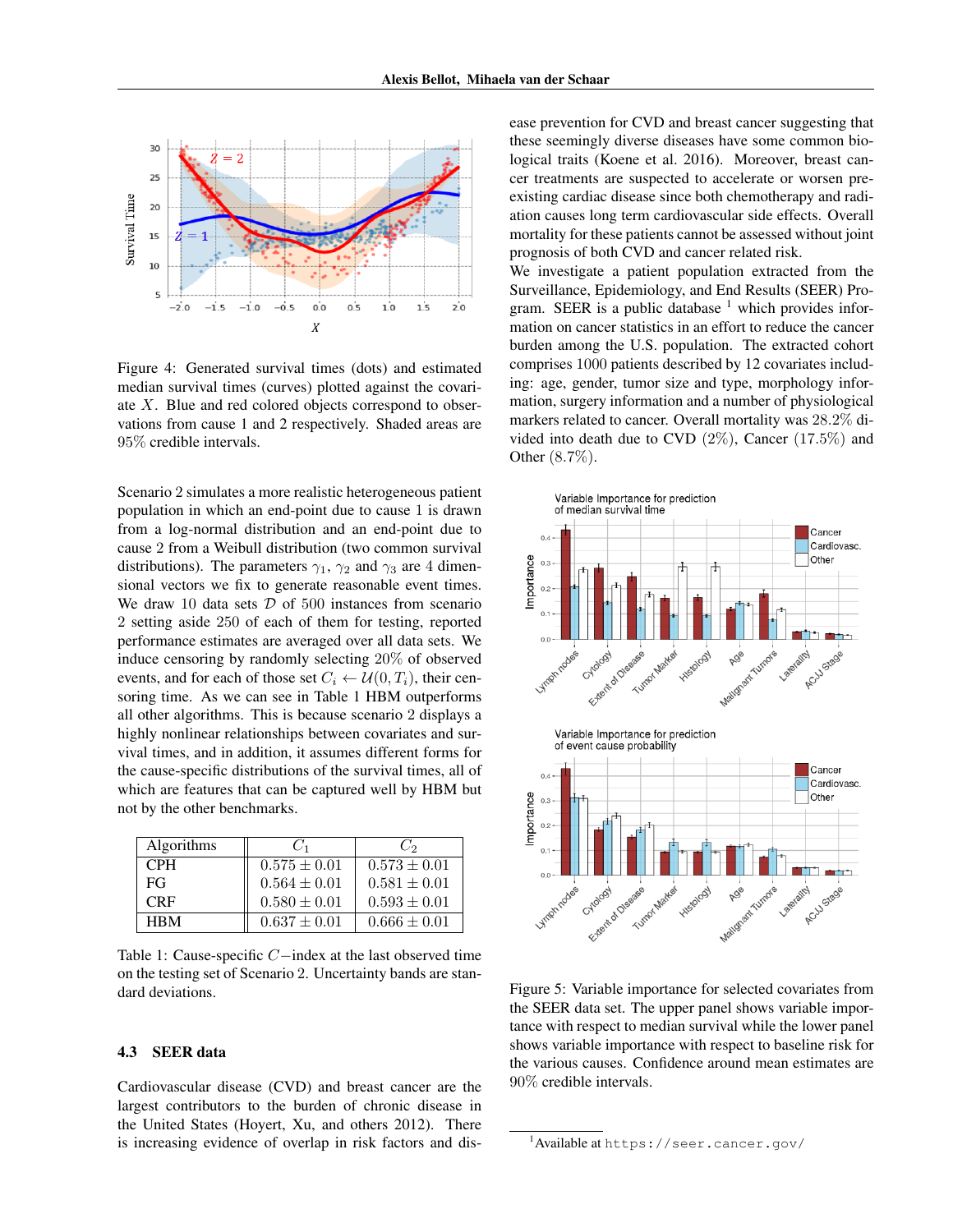| <b>Algorithms</b> | Cancer           | Cardiovasc.      | Other            |
|-------------------|------------------|------------------|------------------|
| <b>CPH</b>        | $0.630 \pm 0.02$ | $0.602 \pm 0.08$ | $0.647 \pm 0.07$ |
| FG                | $0.627 \pm 0.01$ | $0.595 \pm 0.06$ | $0.632 \pm 0.06$ |
| <b>CRF</b>        | $0.690 \pm 0.04$ | $0.651 \pm 0.09$ | $0.683 \pm 0.04$ |
| <b>HRM</b>        | $0.721 \pm 0.02$ | $0.634 \pm 0.07$ | $0.711 + 0.08$   |

Table 2: C−index for all algorithms on the extracted dataset from SEER. Confidence bands are standard deviations.

It is of clinical interest to discover the strength of relationships between conditions or factors and survival to guide treatment design and further our understanding of the disease. The described variable importance method distinguishes between factors influential in different causes but also factors influential in predicting the marginal risk of experiencing cause k,  $\mathbb{P}(Z = k)$  in contrast to factors influential in predicting median survival conditional on experiencing a particular cause k, median( $T|Z = k$ ). Figure 5 shows our findings for the variables and patients extracted from the SEER data. We notice for instance that for median cause-specific survival (the upper panel), most variables recorded are more predictive of breast cancer than of cardiovascular diseases. Less divergence in variable predictive power is observed for event probability prediction (lower panel) which suggests that at onset, no recorded variable (besides "Lymph nodes") has more influence in determining baseline risk for one disease versus another. We applied the proposed variable selection procedure controlling for a global FDR bound of 5%, we find that only the first 5 variables namely, number of lymph nodes, cytology, the extent of disease, tumor marker and the number of malignant tumors significantly impact cancer outcomes. In turn for Cardiocavscular disease outcomes the 4 variables: number of lymph nodes, cytology, the extent of disease and tumor marker have a significant effect (for both survival and event cause prediction).

Table 2 provides performance estimates for all algorithms and causes at time horizon 7 years. We computed the C−index by 3 fold cross-validation. As was observed in Figure 5 most covariates are predictive of mortality due to breast cancer and "other causes" in the SEER dataset, which we believe explains the under-performance of all models in predicting death related to cardiovascular diseases. We note also the large confidence intervals in all estimates, the SEER data has very low mortality and thus variability is expected since censored observations contribute only indirectly to the C-index. HBM provides competitive performance in average estimates compared to CRF and substantial improvements with respect to CPH and FG which suggests that a shared representation with a nonlinear predictor is helpful in explaining the complex nature of competing risks.

# 5 Conclusion

Competing risks settings are complex and interlaced, it happens that most real world medical problems are of this type. To improve clinical practice in the prognosis and treatment of complex diseases, and discover what factors and how they affect different diseases, it is crucial to account for heterogeneous cohorts and shared influences of covariates on survival from a specific cause. We have proposed a Bayesian model specifying these relationships in different aspects of the overall survival path to provide an intuitive representation. We provide confidence estimates and assess the importance of variables for each cause. Although the methods presented here represent only some steps along the way, they yield quantitative and qualitative improvements over previous methods.

From a medical perspective our model contributes towards the field of precision medicine, there is growing awareness among clinicians that to improve the response to therapy and long term prognosis, treatment must be specifically tailored to the disease and the patient. Based on overall as well as cause-specific individual survival estimates provided by our model clinicians can optimize treatment allocation schemes and more accurately weight the benefits of a treatment for a particular disease which may have sideeffects on the risk of related diseases. Through the personalized estimates of survival and variable importance offered by our model, we hope clinicians can further their understanding of connected diseases and improve health care delivery.

## References

Alaa, A., and van der Schaar, M. 2017. Deep multi-task gaussian processes for survival analysis with competing risks. *NIPS*.

Austin, P. C.; Lee, D. S.; and Fine, J. P. 2016. Introduction to the analysis of survival data in the presence of competing risks. *Circulation* 133(6):601–609.

Breiman, L. 2001. Random forests. *Machine learning* 45(1):5–32.

Cox, C.; Chu, H.; Schneider, M. F.; and Muñoz, A. 2007. Parametric survival analysis and taxonomy of hazard functions for the generalized gamma distribution. *Statistics in medicine* 26(23):4352–4374.